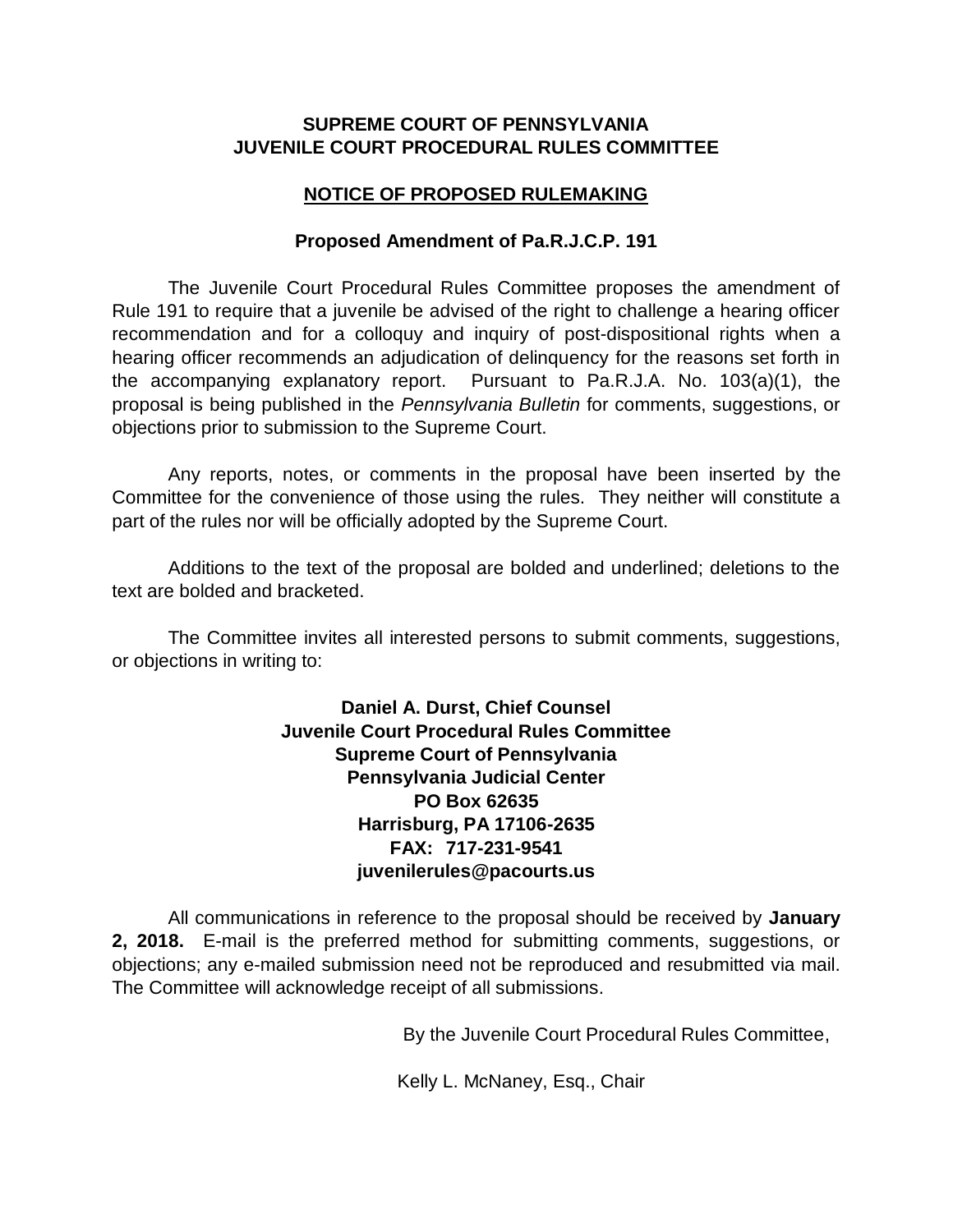### **SUPREME COURT OF PENNSYLVANIA JUVENILE COURT PROCEDURAL RULES COMMITTEE**

#### **REPORT**

#### **Proposed Amendment of Pa.R.J.C.P. 191**

The Juvenile Court Procedural Rules Committee proposes the amendment of Rule 191 to require that a juvenile be advised of the right to challenge a hearing officer recommendation and for a colloquy and inquiry of post-dispositional rights when a hearing officer recommends an adjudication of delinquency.

The Committee observes there is no rule-based requirement that the juvenile be advised of the right to challenge a hearing officer's recommendation pursuant to Rule 192. The Common Pleas Case Management System form being generated contains the following statement:

This Master's recommendation is not final until confirmed by the Court below. A party may challenge the Master's recommendation by filing a motion with the clerk of the courts within three (3) days of receipt of the recommendation.

The Committee proposes adding this requirement to Rule 191 as new subparagraph (B)(1).

With the amendment of Rule 512(C) to require a colloquy and inquiry of postdispositional rights, the Committee considered whether a post-dispositional rights colloquy and inquiry should be conducted when an adjudication of delinquency arises from a recommendation of a hearing officer. It was not evident from either the text of Rule 512 concerning dispositional hearings or by practice that the requirements set forth in the Rule 512 extend to proceedings before a hearing officer. The Committee found it to procedurally inconsistent for colloquy and inquiry to occur when a juvenile appears before a judge, but not when a juvenile appears before a hearing officer, especially where the judge or hearing officer could hear the same case insofar as only misdemeanors are petitioned. Accordingly, the Committee believes that a colloquy and notice of post-dispositional rights should be conducted for such matters.

The Committee proposes the colloquy and inquiry be conducted at the hearing officer level after the recommendation has been announced. Obviously, a recommendation lacks finality until acted upon by a judge. Further, the Committee realizes that it would be better timed for the juvenile's counsel to review the colloquy after the judge has acted on the recommendation. Yet, an inquiry at that juncture would either require the juvenile re-appear before the hearing officer or appear in front of the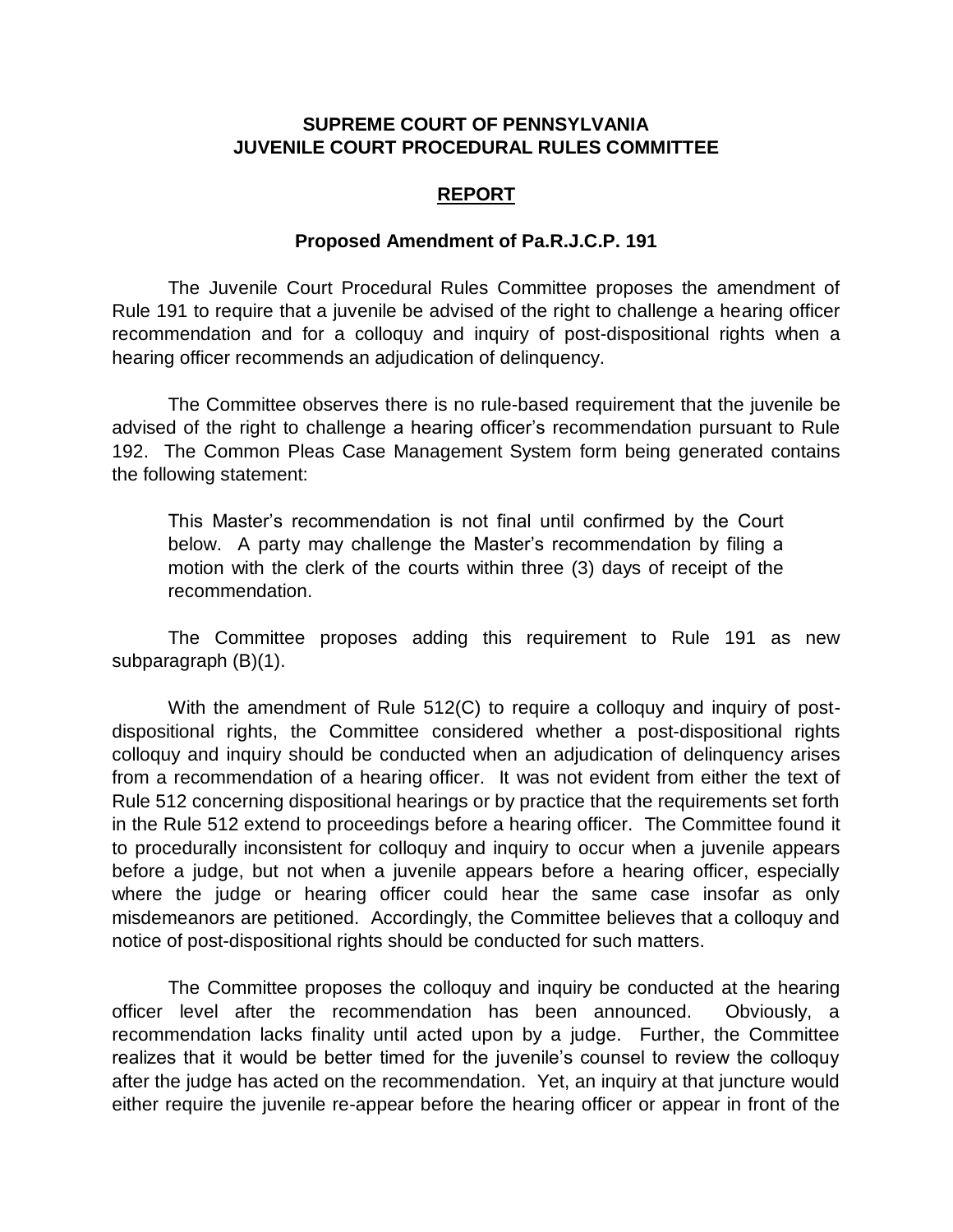judge. It seems inefficient to schedule an appearance before either the hearing officer or the judge solely for the purpose of conducting an inquiry regarding post-dispositional rights.

Therefore, it is proposed that the inquiry be conducted by the hearing officer after the announcement of the recommendation, assuming the recommendation includes an adjudication of delinquency. The Committee acknowledges that the colloquy and inquiry will be prospective in nature until a judge acts upon the hearing officer's recommendation.

The Committee invites all comments, concerns, and suggestions regarding this rulemaking proposal.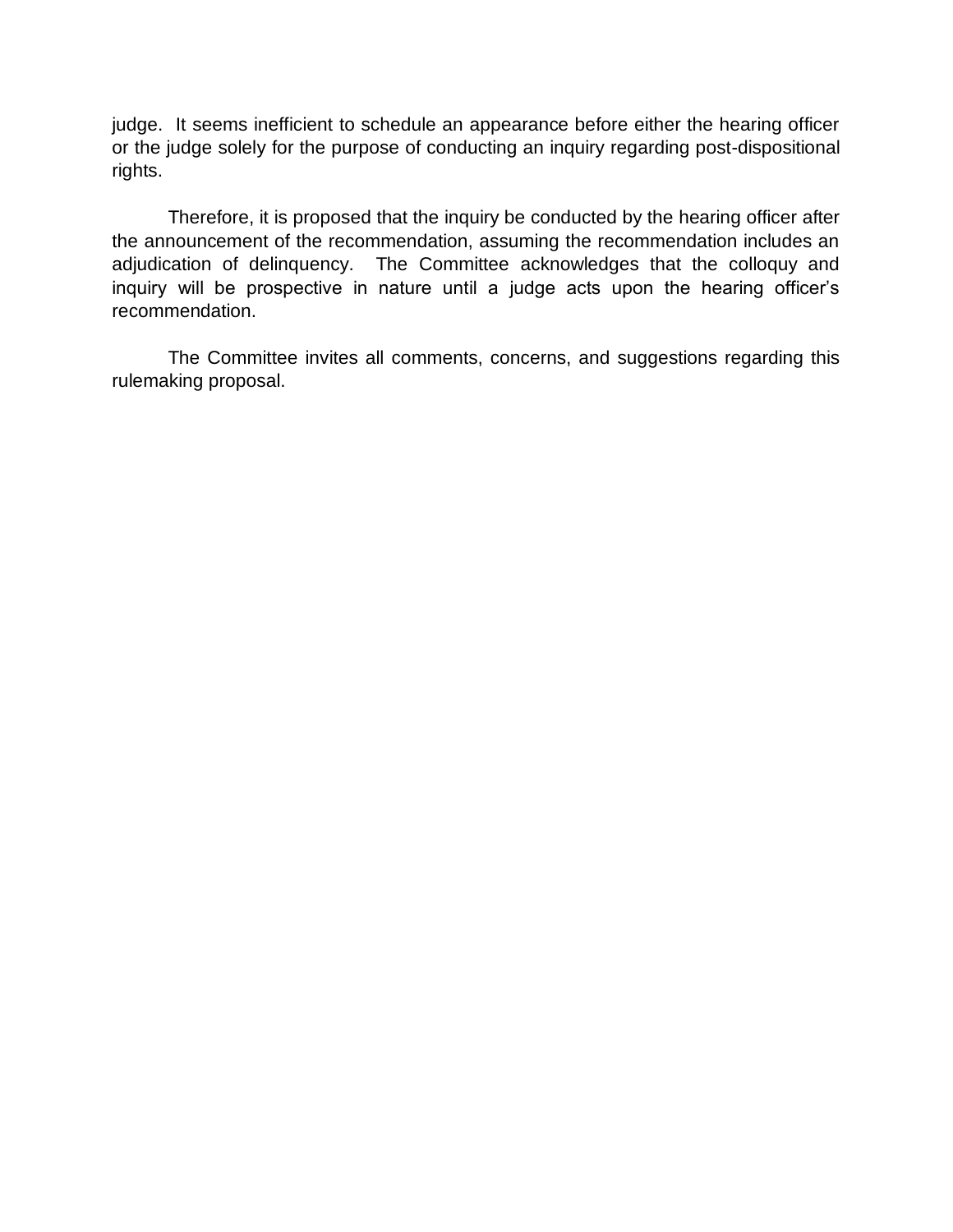# **RULE 191. JUVENILE COURT HEARING OFFICER'S FINDINGS AND RECOMMENDATION TO THE JUDGE**

A. **Announcement of Findings and Recommendation.** At the conclusion of the hearing, the juvenile court hearing officer shall announce in open court on the record, the juvenile court hearing officer's findings and recommendation to the judge.

# **B. Delinquency Recommendation. If a recommendation includes an adjudication of delinquency:**

- **1) the juvenile shall be advised of the right to challenge the recommendation pursuant to Rule 192; and**
- **2) a colloquy and inquiry of post-dispositional rights shall be conducted pursuant to Rule 512(C).**
- **[B]C**. **Submission of Papers and Contents of Recommendation.** Within one business day, the juvenile court hearing officer shall submit a summary of the recommendation to the juvenile court judge. If requested, a copy of the summary shall be given to the juvenile's attorney, the juvenile, if unrepresented, the attorney for the Commonwealth, and the juvenile probation officer. The summary shall specifically state a recommendation to the judge.

**[C]D**. **Judicial Action.** The judge shall by order:

- 1) accept the recommendation;
- 2) reject the recommendation and issue an order with a different disposition;
- 3) send the recommendation back to the juvenile court hearing officer for more specific findings; or
- 4) schedule a rehearing under Rule 192 within seven days.

### **Comment**

 The juvenile court may promulgate a form for juvenile court hearing officers to use. The summary of the recommendation may take the form of a court order to be adopted by the court.

# **The requirements of paragraph (B) are intended to ensure the juvenile is advised of the right to challenge the juvenile court hearing officer's**